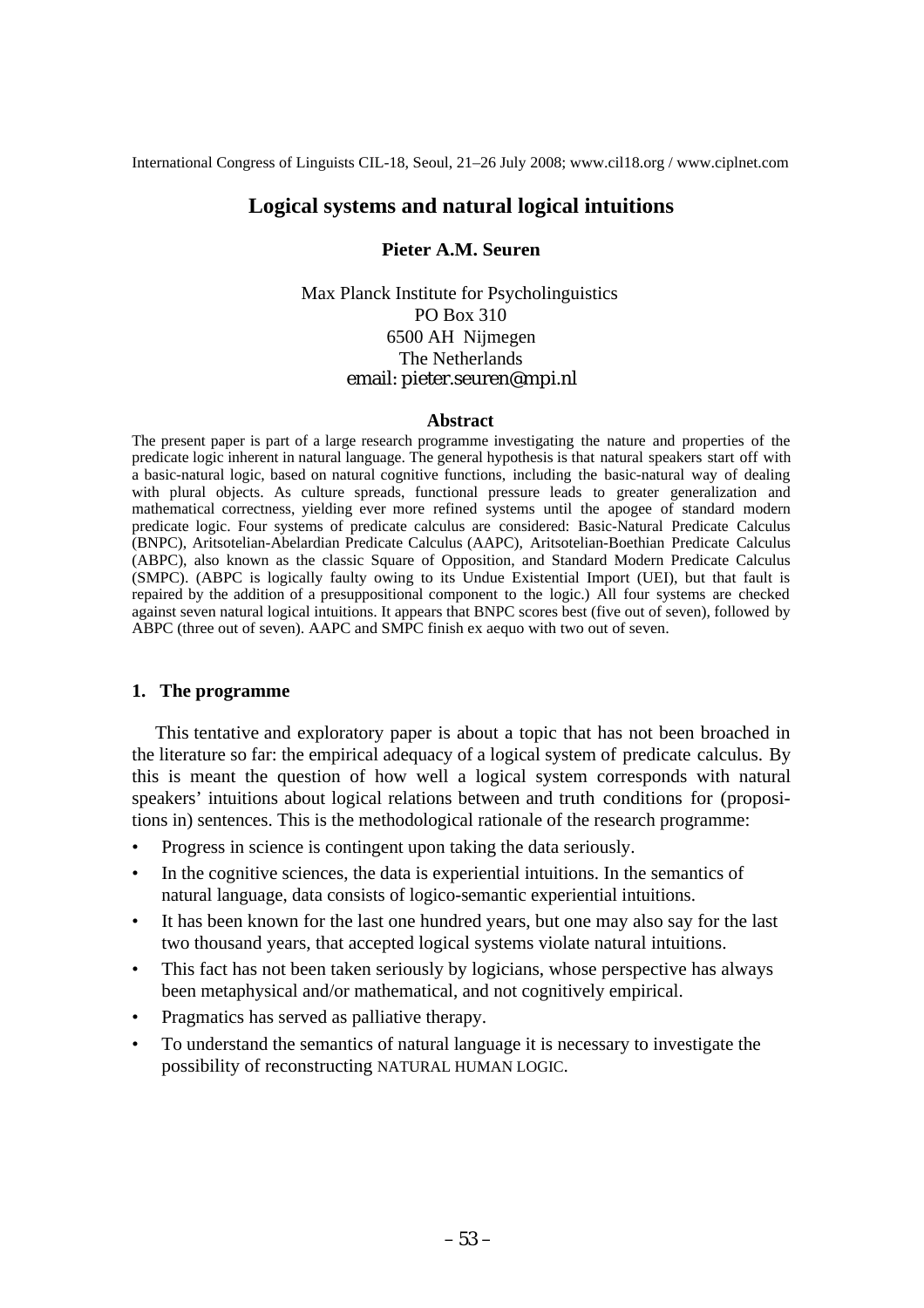## **2. What is logic? What is natural logic?**

 Logic is the formal study of consistency within a text (where "consistency" is taken in the sense of possible simultaneous truth). Therefore, logic is essential in the study of semantics: when we convey information, tell a story, issue an order or ask a question, we need to be consistent. Logic is *formal* by definition—that is, any logic is a calculus which, when followed, guarantees consistency for the sentences covered by it. For most forms of consistency, however, no calculus is available. Thus, we know that (1a) is inconsistent with (1b), but there is no logical calculus that proves it: $<sup>1</sup>$ </sup>

(1)a. John speaks French.

b. John died two years ago.

 By contrast, (2a) is also inconsistent with (2b), but now we have a logic to prove it, as predicate logic tells us that (2b) entails the existence of at least one speaker of French, while (2a) blocks any such entailment:

(2) a. Nobody speaks French.

b. Some speakers of French live in London.

For natural intuition, the following two are also inconsistent:

- (3) a. Nobody speaks French.
	- b. All speakers of French live in London.

But in standard modern predicate calculus (SMPC) (3a) and (3b) are taken to be consistent, because, in this logic, (3b) counts as true when there are no speakers of French.

 The general hypothesis is that natural speakers start off with a basic-natural logic, based on natural cognitive functions, including the basic-natural way of dealing with plural objects. As culture spreads, stricter thinking, resulting from functional pressure, leads to better generalization and greater mathematical correctness, yielding ever more refined systems until the apogee of standard modern predicate logic. Individuals and societies are thus taken to be able to 'bootstrap' themselves up to higher levels of intellectual schievement.2

 The Gricean maxims are meant to prevent this and similar clashes between intuitions and "official" logic, but their explanatory power turns out to be insufficient. Consider, for example, the following two sentences:

- (4)a. John could't go forward or backward.
	- b. John could't go forward and backward.

<sup>1</sup> One might think of a formal machinery computing entailments from lexical meanings—an implementation of the programme of "meaning postulates" as proposed in Carnap (1956). But no such machinery has as yet been made available. Even then, however, as argued in Seuren (in press, section 2.3.1), there still is the question of the overarching general logic to which the machinery of meaning postulates is subservient.

<sup>2</sup> See Seuren 2006, in press Chapter 3. Similar processes have been observed for numeracy, reading and geometrical competence (Dehaene 1997, Dehaene 2005; Dehaene et al. 2006; Pica et al. 2004).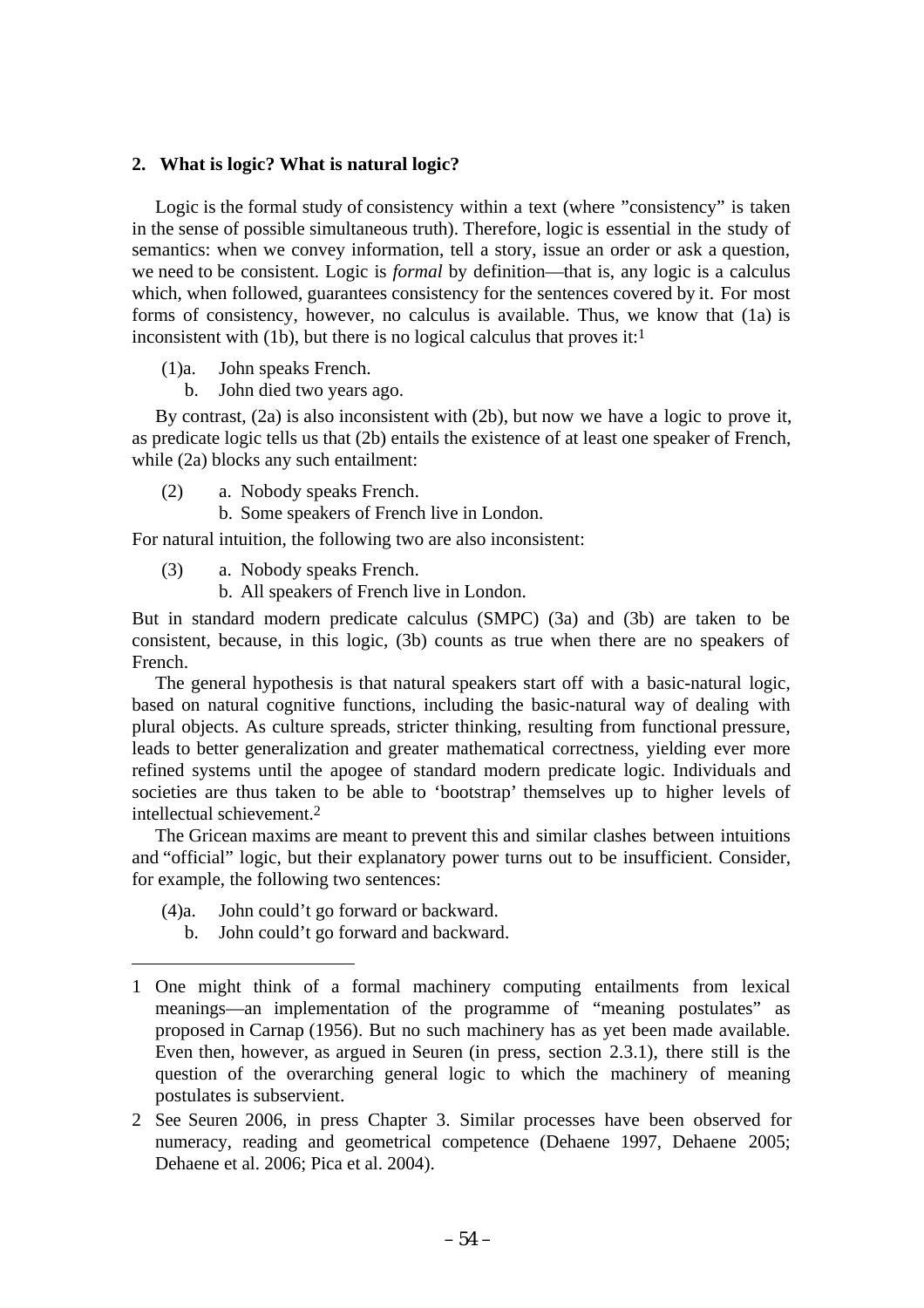Sentence (4a) is immediately understood as 'John couldn't go forward *and* he couldn't go backward'. Yet (4b), with *and* instead of *or*, is not immediately understood as 'John couldn't go forward *or* he couldn't go backward': one needs a considerable amount of sophisticated thinking to convince oneself that (4b) is equivalent with 'John couldn't go forward *or* he couldn't go backward'. This is remarkable, because, on the assumption that natural logic equals standard logic, standard propositional logic predicts that the same processing procedure should hold for the two, both being instances of De Morgan's laws of conversion between conjunction and disjunction. The Gricean maxims, however, have no bearing at all on such cases.

 Given the (now more and more acknowledged) inability of the Gricean maxims to bridge the gap between standard logic and natural intuitions, we try a different approach: we say that natural language has its own logic, which differs from standard logic. To see how this can work, we must first see what defines a logic.

#### **3. What defines a logic?**

 Aristotle (384–322 BCE) discovered that a formal theory of textual consistency crucially depends on a handful of words, called OPERATORS or CONSTANTS. For him as for us—these words are ALL, SOME, NOT, AND, OR, IF (also MAY, MUST, and a few more, but we leave these out of account here). Logical formulae thus consist of operators and variables, the ltter ranging over propositions (propositional logic) or over predicates (predicate logic). In any logic, the operators are defined as regards the conditions under which they produce truth (their satisfaction conditions). Standard logic uses satisfaction conditions that mirror standard set-theoretic operations.

The empirical question now is: how are the operators (or rather, the words that correspond to them) defined in natural language—assuming that individual languages do not differ in this respect? If we can define the natural-language logical operators in an empirically valid way, and if these definitions form a sound system of logic, we have the natural logic of language and cognition, which is likely to differ in important ways from standard logic. Logic thus becomes a matter of lexical semantics.

#### **4 Four predicate logics**

 Predicate logic is the theory of (universal and existential) quantification. Given the three quantifiers ALL, SOME and NO, and the negation NOT, either over the whole sentence/proposition (external negation) or over the predicate (internal negation), we distinguish the following twelve basic sentence types (without vacuous repetitions of negations; the variables "F" and "G" stand for predicates):

| A              | ALL F is G      | ¬А         | NOT [ALL F is G]      |
|----------------|-----------------|------------|-----------------------|
| $\mathbf{L}$   | SOME F is G     | ыL.        | NOT [SOME F is G]     |
| N              | $NOF$ is $G$    | ⊣N         | NOT[NOFISG]           |
| $A^*$          | ALL F is NOT-G  | ¬A*        | NOT [ALL F is NOT-G]  |
| $\mathbf{I}^*$ | SOME F is NOT-G | −l*        | NOT [SOME F is NOT-G] |
| $N^*$          | NO F is NOT-G   | $\neg N^*$ | NOT [NO $F$ is not-G] |

In those logics where  $NOT-SOME = NO$ , the number is reduced to the following eight: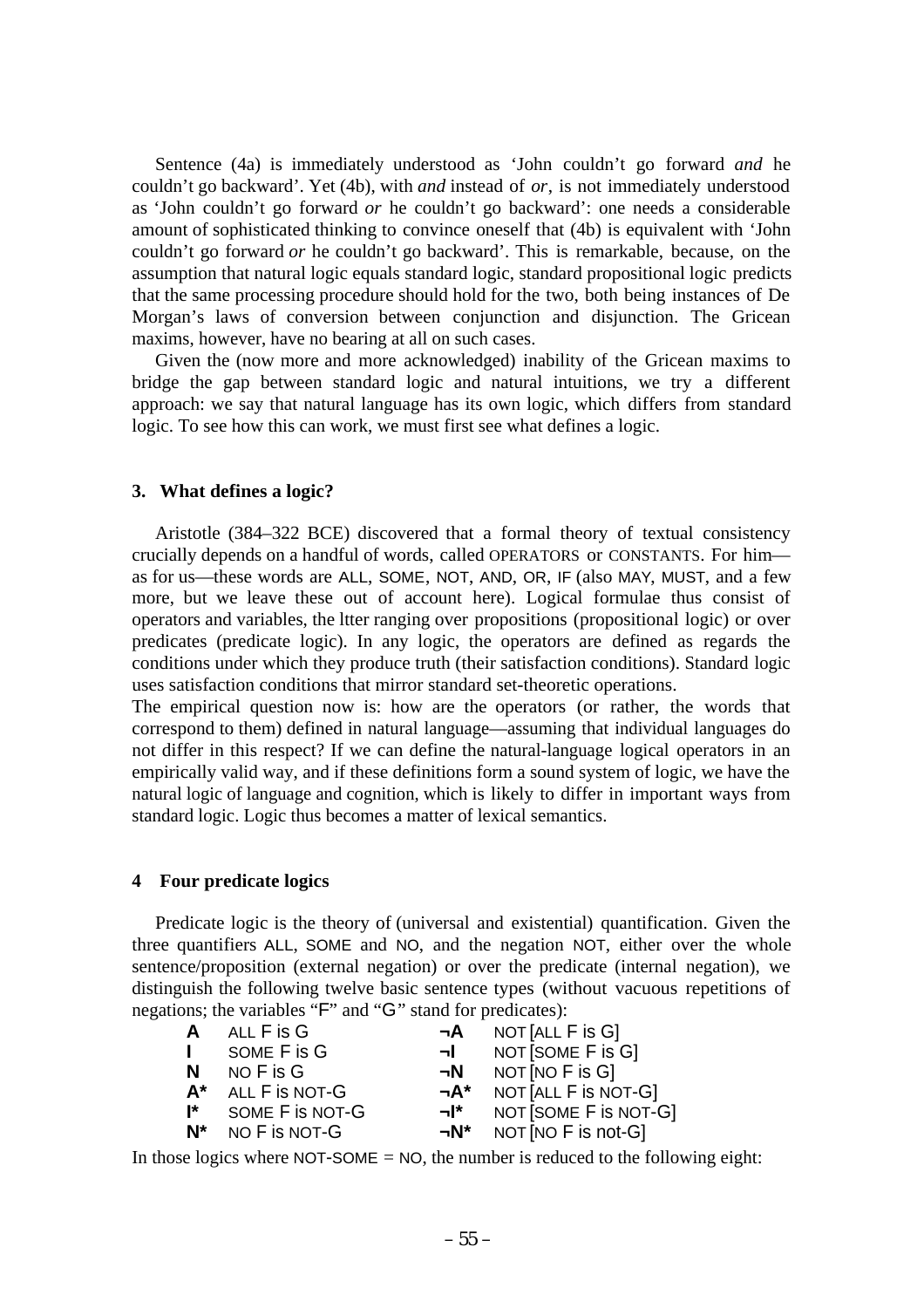| <b>A</b> ALL F is G   |     | $\neg A$ NOT [ALL F is G]       |
|-----------------------|-----|---------------------------------|
| I SOME F is G         |     | $\neg$ NO (= NOT-SOME) F is G   |
| $A^*$ ALL F is not-G  |     | $\neg A^*$ NOT [ALL F is NOT-G] |
| $I^*$ SOME F is NOT-G | ¬I* | $NO (= NOT-SOME) F$ is NOT-G    |

 This 'language' will do for the present purpose. But what do the words ALL, SOME, NO and NOT mean? Simplifyingly, we take NOT to be the standard truth-value toggle in all four logics considered. As regards ALL, SOME and NO, they are defined in SMPC as follows ("**[P]**" stands for the *extension* of the predicate P; "<a,b>" stands for the ordered pair 'a followed by b'):

### (5) **Standard Modern Predicate Calculus SMPC:**

## $[[ALL]] = \{ \prec [[F]], [[G]]> | [[F]] \subseteq [[G]] \}$

(the extension of the predicate ALL consists of the set of all pairs  $\llbracket \mathsf{F} \rrbracket$  and  $\llbracket \mathsf{G} \rrbracket$ such that  $\llbracket \mathsf{F} \rrbracket$  is included in or equals  $\llbracket \mathsf{G} \rrbracket$ )

## $[[SOME]] = \{\langle \langle \langle F|, [[G]] \rangle \mid [[F]] \cap [[G]] \neq \emptyset \rangle \}$

(the extension of the predicate SOME consists of the set of all pairs [[F]] and [[G]] such that the intersection of [[F]] and [[G]] is nonnull)

 $[[NO]] = { <[[F]], [[G]] > | [[F]] \cap [[G]] = \emptyset }$ 

(the extension of the predicate NO consists of the set of all pairs  $\llbracket \mathsf{F} \rrbracket$  and  $\llbracket \mathsf{G} \rrbracket$ such that the intersection of  $\llbracket \mathsf{F} \rrbracket$  and  $\llbracket \mathsf{G} \rrbracket$  is null)

 (One notes that, under these definitions, NO F is G is simply the negation of SOME F is G.)

 The relation with standard set theory is obvious. SOME simply requires nonnullness of the intersection of [[F]] and [[G]], whereas ALL requires inclusion (in the standard sense) of  $\llbracket \mathsf{F} \rrbracket$  in  $\llbracket \mathsf{G} \rrbracket$ . For the rest, truth is determined by the laws and theorems of standard set theory. Thus, in SMPC, ALL F is G is trivially true when  $\llbracket \mathbf{F} \rrbracket$  is null ( $\llbracket \mathbf{F} \rrbracket$  =  $\emptyset$ ), because in standard set theory the null set  $(\emptyset)$  is a subset of any set. And SOME F is G is trivially true when both [[F]] and [[G]] are nonnull and  $[[F]] \supseteq [[G]] \neq \emptyset$ , because when these conditions are met, their intersection is nonnull.

 It is well-known, however, that natural intuition does not support such truth judgements. For example, ALL F is G is false for natural intuition when there are no Fs and SOME F is G is likewise considered false when either  $[\![F]\!] \subseteq [\![G]\!]$  (so that ALL F is G is true), but true when  $[\![G]\!] \subset [\![F]\!]$ . Aristotle, followed by Abelard (1079–1142), respected the former intuition but not the latter. Their logic, AAPC, is a perfectly sound alternative to SMPC, from which it differs only in that, in the absence of any Fs, ALL F is G is considered false in the former but true in the latter. In AAPC, ALL is characterised by the following definition, while SOME and NO are as in (5):

#### (6) **Aristotelian-Abelardian predicate calculus (AAPC):**

## $[\text{ALL}] = \{ \langle \mathbb{F}, \mathbb{F}, \mathbb{G} \rangle \rangle | [\mathbb{F}] \neq \emptyset \text{ and } [\mathbb{F}] \subseteq [\mathbb{G}] \}$

(the extension of the predicate ALL consists of the set of all pairs  $\llbracket \mathsf{F} \rrbracket$  and  $\llbracket \mathsf{G} \rrbracket$ such that  $\llbracket \mathsf{F} \rrbracket$  is nonnull and  $\llbracket \mathsf{F} \rrbracket$  is included in or equals  $\llbracket \mathsf{G} \rrbracket$ )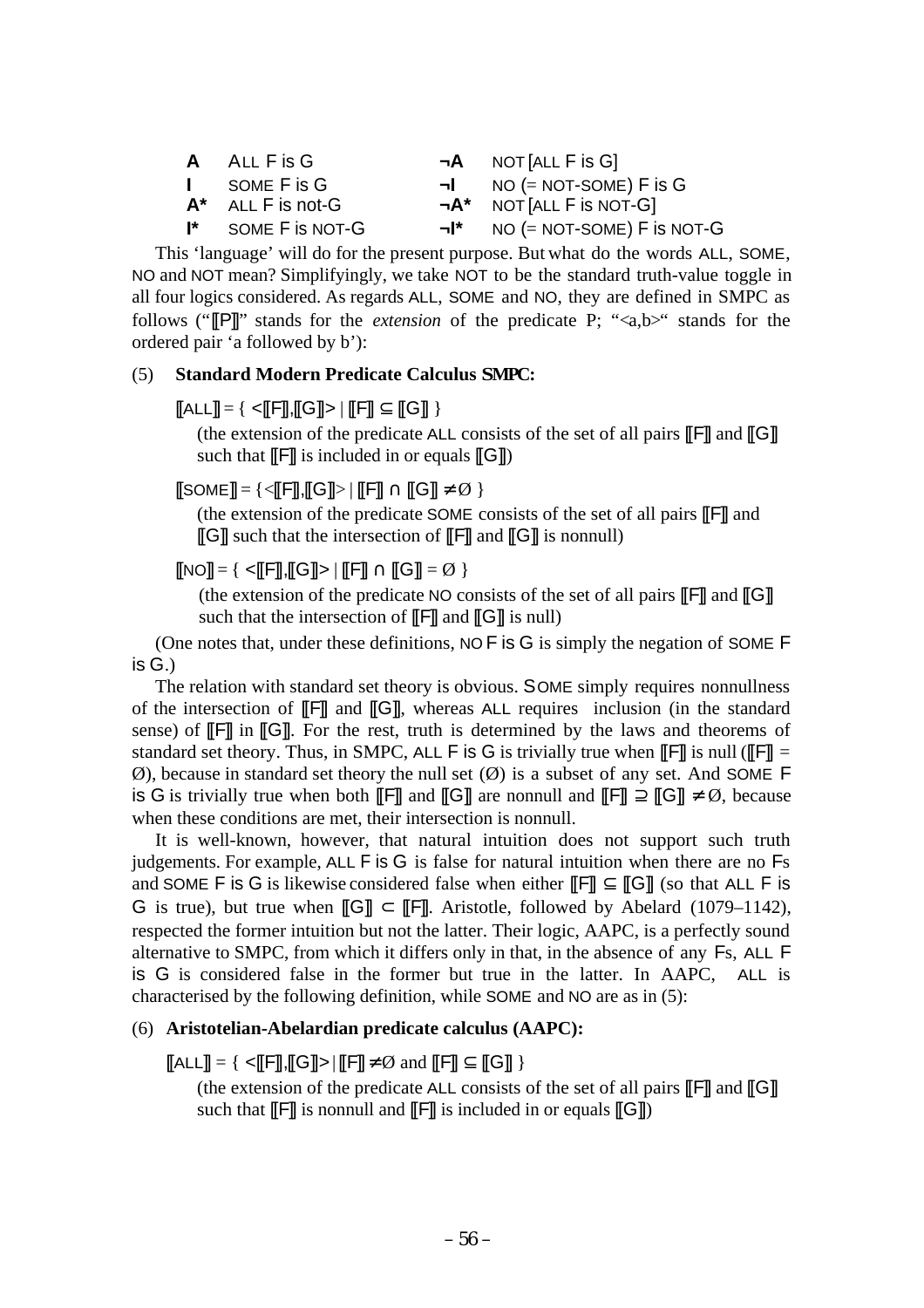$[[SOME]] = \{\langle \langle \langle F|, [[G]] \rangle \mid [[F]] \cap [[G]] \neq \emptyset \rangle \}$ 

(the extension of the predicate SOME consists of the set of all pairs [[F]] and  $\llbracket G \rrbracket$  such that the intersection of  $\llbracket \text{F} \rrbracket$  and  $\llbracket G \rrbracket$  is nonnull)

 $\overline{[N}\Omega]=\{ \langle \overline{[F]}, \overline{[G]} \rangle | \overline{[F]}, \cap \overline{[G]} \rangle = \emptyset \}$ 

(the extension of the predicate NO consists of the set of all pairs  $\llbracket \mathsf{F} \rrbracket$  and  $\llbracket \mathsf{G} \rrbracket$ such that the intersection of  $\llbracket \mathsf{F} \rrbracket$  and  $\llbracket \mathsf{G} \rrbracket$  is null)

(Again, NO F is G is simply the negation of SOME F is G.)

 This formulation differs from (5) only in that there is the extra requirement for the truth of  $\bf{A}$  (ALL  $\bf{F}$  is  $\bf{G}$ ) that  $\bf{F}$  be nonnull. The logic resulting from (6) we call Aristotelian-Abelardian predicate calculus or AAPC.

 But this fails to do justice to the other intuition that **I** (SOME F is G) is considered false when either  $\llbracket \mathsf{F} \rrbracket \subset \llbracket \mathsf{G} \rrbracket$  or  $\llbracket \mathsf{F} \rrbracket = \llbracket \mathsf{G} \rrbracket$ , but true when  $\llbracket \mathsf{G} \rrbracket \subset \llbracket \mathsf{F} \rrbracket$  ( $\llbracket \mathsf{G} \rrbracket$  being nonnull). Our intuition tells us that SOME is to be read as 'some but not all'. To account for both intuitions, we define ALL, SOME and NO as follows:

## (7) **Basic-Natural Predicate Calculus (BNPC):**

 $[\![\mathsf{ALL}]\!] = \{\ \mathsf{&}\!\!\mathsf{[F]}\!\!\}, [\![\mathsf{G}]\!] \mathsf{&}\!\!\} | [\![\mathsf{F}]\!] \neq \emptyset \text{ and } [\![\mathsf{F}]\!] \subset [\![\mathsf{G}]\!] \ \}$ 

(the extension of the predicate ALL consists of the set of all pairs  $\llbracket \mathsf{F} \rrbracket$  and  $\llbracket \mathsf{G} \rrbracket$ such that  $\llbracket \mathsf{F} \rrbracket$  is nonnull and  $\llbracket \mathsf{F} \rrbracket$  is included in or equals  $\llbracket \mathsf{G} \rrbracket$ )

 $[[SOME]] = {\langle \langle \langle \langle F|, [[G]] \rangle \rangle | \langle \langle F| \rangle \cap [[G]] \neq \emptyset \text{ and } [[F]] \cap [[G]] \subset [[F]] \rangle}$ 

(the extension of the predicate SOME consists of the set of all pairs [[F]] and  $\llbracket G \rrbracket$  such that the intersection of  $\llbracket F \rrbracket$  and  $\llbracket G \rrbracket$  is nonnull and is properly included in  $\llbracket \mathsf{F} \rrbracket$ )

# $\|NO\| = \{ \langle \mathsf{F} \mathsf{F} \mathsf{F} \mathsf{F} \mathsf{F} \mathsf{F} \mathsf{F} \mathsf{F} \mathsf{F} \mathsf{F} \mathsf{F} \mathsf{F} \mathsf{F} \mathsf{F} \mathsf{F} \mathsf{F} \mathsf{F} \mathsf{F} \mathsf{F} \mathsf{F} \mathsf{F} \mathsf{F} \mathsf{F} \mathsf{F} \mathsf{F} \mathsf{F} \mathsf{F} \mathsf{F} \mathsf{F} \mathsf{F} \mathsf{F} \mathsf{F} \mathsf{F} \mathsf{F} \mathsf{F}$

(the extension of the predicate NO consists of the set of all pairs  $\llbracket \mathsf{F} \rrbracket$  and  $\llbracket \mathsf{G} \rrbracket$ such that the intersection of  $\llbracket \mathsf{F} \rrbracket$  and  $\llbracket \mathsf{G} \rrbracket$  is null)(Now, NO F is G is not the negation of SOME F is G because NO F is G and SOME F is G are both false in cases where ALL F is G is true.)

 This formulation differs from (6) only in that ALL requires *proper* inclusion of [[F]] in [[G]] and that **I** (SOME F is G) requires for truth not only that the intersection of [[F]] and  $\llbracket \mathbf{G} \rrbracket$  be nonnull but also that this intersection be properly included in  $\llbracket \mathbf{F} \rrbracket$ . The logic resulting from (7) we call Basic-Natural Predicate Calculus or BNPC.3

 There is a fourth predicate logic, the famous SQUARE OF OPPOSITION, often falsely attributed to Aristotle (whose system of predicate logic is AAPC as defined above). The SQUARE is the product of Aristotle's commentators Apuleius  $(\pm 125-180)$ , Ammonius ( $\pm$ 440–520) and Boethius ( $\pm$ 480–524), who meant to streamline Aristotle's original system AAPC, thereby unwittingly introducing the logical error of *undue existential import* (UEI). In the Square, the definitions of ALL, SOME and NO are as in

<sup>3</sup> BNPC is essentially the same as the predicate logic developed by the Edinburgh philosopher Sir William Hamilton (1788–1856), if one forgets about Hamilton's insistence on 'quantification of the predicate', which is not discussed in the present paper (see Seuren, in press, section 3.4.2).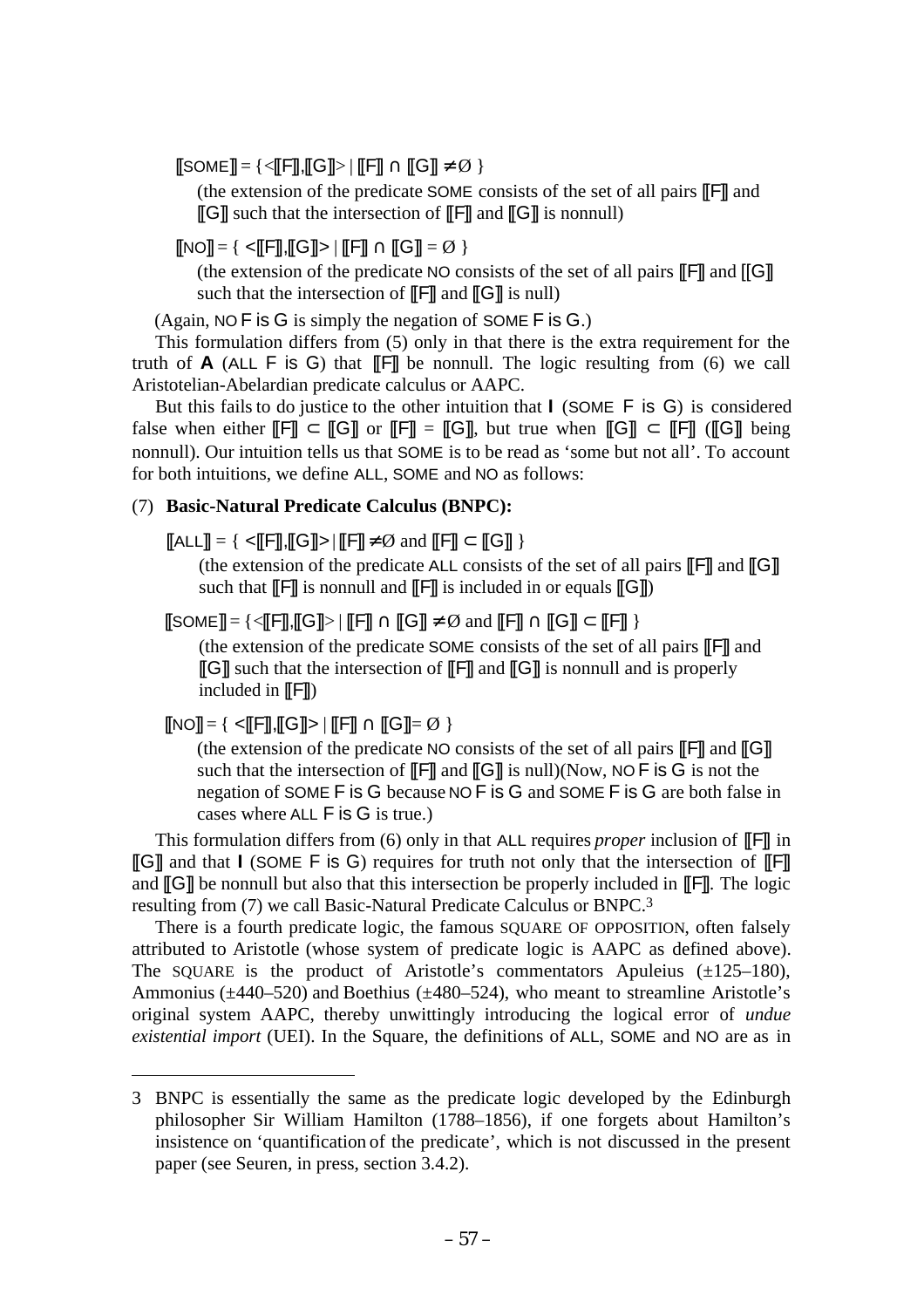(6), but the commentators added the theorem of the so-called Conversions, which holds in SMPC but not in AAPC and even less in BNPC. The Conversions are defined as follows:

(8) **A** ≡ **¬I\*** and **I** ≡ **¬A\***

 That is, ALL and SOME are interchangeable provided an external and an internal negation are added. In current terminology it is said that ALL and SOME are *duals* in the systems concerned.

 The Conversions do not follow from the semantic definitions of the quantifiers given in (6) but were added as independent elements, which is why they have led to the logical error of UEI: a sound logic is defined exclusively by the semantics of its operators (constants); any further additions may make a logic unsound. In the case of the Square, the logical defect of UEI is not too serious, as it can be eliminated by the addition of a *presuppositional component* to the logic, which then contains the Square as a proper subpart (see Seuren 1988; Seuren, in press Chapter 10).

 Apart from the Square, which suffers from the logical defect of UEI, the other three systems are logically sound. The soundness of SMPC cannot be at issue. AAPC is as sound as SMPC.<sup>4</sup> BNPC as defined in (7) suffers from UEI only when situations where  $\mathbb{F}$ ] =  $\emptyset$  are left out of account (as they should be in a fully natural logic). But when situations where  $\mathbb{F}$ ] =  $\emptyset$  are taken into account, BNPC is again sound (see Seuren, in press, Chapter 3). BNPC suffers from the functional but nonlogical disadvantage that **I**type sentences are like **A**-type and **N**-type sentences in that their truth cannot be established until the whole universe of objects **U** has been checked—a limitation that is crippling when **U** is infinite. In the case of **A**-type and **N**-type sentences, at least their falsity is established when a counterexanple is found, but **I**-type sentences are in principle unascertainable in an infinite **U**. This disadvantage, however, is not of a logical but only of a practical nature.

## **5 Intuitions tested**

 These four systems are now set off against the following seven natural logical intuitions (" $\vdash$ " or "entails", here: "is felt to entail"; likewise for "≡ " or "is equivalent", here: "is felt to be equivalent"):

| 1. SOME F is $G \vdash$ NOT [ALL F is G]                                 | $I \vdash \neg A$ |
|--------------------------------------------------------------------------|-------------------|
| 2. SOME F is $G \equiv$ SOME F is NOT-G                                  | $I \equiv I^*$    |
| 3. SOME F is $G \equiv$ SOME G is F                                      | $I \equiv II$     |
| 4. ALL F is $G \vdash$ SOME G is F                                       | $A$ $\vdash$ I!   |
| 5. ALL F is $G \vdash$ SOME G is NOT-F                                   | $A \vdash II^*$   |
| 6. NO F IS NOT-G $\equiv$ ALL F IS G                                     | $N^* \equiv A$    |
| 7. NOT-ALL F is $G =$ SOME F is $G =$ SOME F IS NOT-G $\neg A = I = I^*$ |                   |

 The combination of 3 and 4 amounts to the *positive subaltern entailment* from ALL F is G to SOME F is G, found in AAPC and the ABPC (the Square) but not in BNPC or

<sup>4</sup> The soundness of, in particular, AAPC may give standard logicians pause to think (see Seuren, to appear).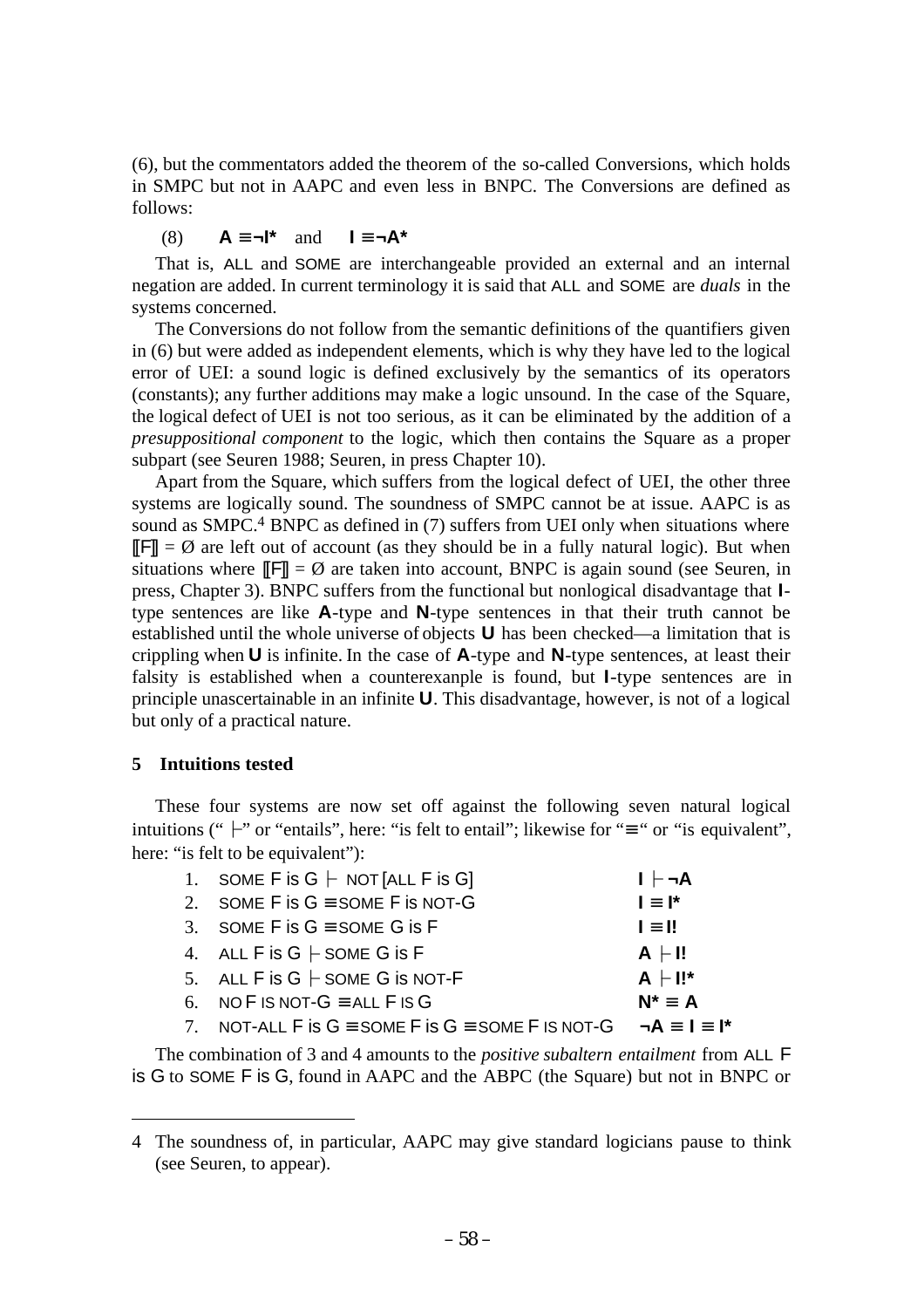SMPC. (The positive subaltern entailment schema is not fully or basically natural but is defensible on further reflection.) The four systems score as follows:

| <b>BNPC</b> | $1, 2, 4, 5, (6)^5$ |
|-------------|---------------------|
| AAPC        | 3, 4,               |
| ABPC        | 3, 4, 6             |
| SMPC        | 3, 6                |

 BNPC scores best: it misses out only on the intuitions 3 and 7. AAPC and the ABPC successfully account for the intuitions 3 and 4. In both systems SOME is symmetrical (SOME F is  $G \equiv$  SOME G is F) and ALL F is  $G \vdash$  SOME G is F, because when  $\mathbb{F}$   $\subseteq$   $\mathbb{F}$  and  $\mathbb{F}$   $\neq$  Ø,  $\mathbb{F}$   $\cap$   $\mathbb{F}$   $\Rightarrow$   $\emptyset$ . ABPC has the extra advantage of accounting for intuition 6, since in that system NO F IS NOT-G and ALL F IS G are equivalent in virtue of the Conversions. Standard modern predicate calculus (SMPC) accounts for the intuitions 3 (SOME is symmetrical) and 6 (NO F IS NOT-G  $\equiv$  ALL F IS G in virtue of the Conversions).

 None of the systems is able to account for intuition 7. ABPC and SMPC come closest in that there NOT [ALL F is G]  $\equiv$  SOME F is NOT-G, but SOME F is G and SOME F is NOT-G are not equivalent in these systems. In BNPC, when NOT [ALL F is G] is true, then either SOME F is G  $(=$  SOME F is NOT-G) or NO F is G is true, but the latter possibility is so counterintuitive as to be semantically abhorrent. In AAPC, SOME F is NOT-G  $\vdash$  NOT [ALL F is G] but not vice versa, because when  $\mathbb{F}$ ] = Ø, NOT [ALL F is G] is true but SOME F is NOT-G is false.

 The explanation proposed falls back on topic-comment structure (information structure). We formalise topic-comment structure as an underlying cleft structure where *all* has comment status. It is assumed that the default analysis of a sentence like *Ben didn't eat all of his meal*, is 'what Ben ate of his meal was not all', entailing presuppositionally that Ben ate some of his meal and thus excluding the case that he ate nothing. Thus read, the sentence PRESUPPOSES that Ben ate some of his meal and ASSERTS that he did not eat all of it. Similarly for (9a), which, if analysed as (9b), excludes the case that there are no green flags:

(9)a. Not all flags are green.

b. 'the flags that are green are not all (flags)'

 Thus, to the extent that NOT-ALL denies the comment ALL, the intuitive equivalence of SOME F is (NOT-)G with NOT-ALL F is G is explained by topic-comment structure.

 It seems that we have to conclude that the totality of natural logical intuitions held by logically naive humans does not fit into a single logical system. In order to account for all the intuitions, a distinction will have to be made between a *basic-natural* and a *strict-natural* system of predicate logic.

<sup>5</sup> The equivalence expressed in Intuition 6 follows from BNPC only when situations where  $\mathbb{F}$  =  $\emptyset$  are left out of account, as they are by those who operate with BNPC as 'their' predicate logic.